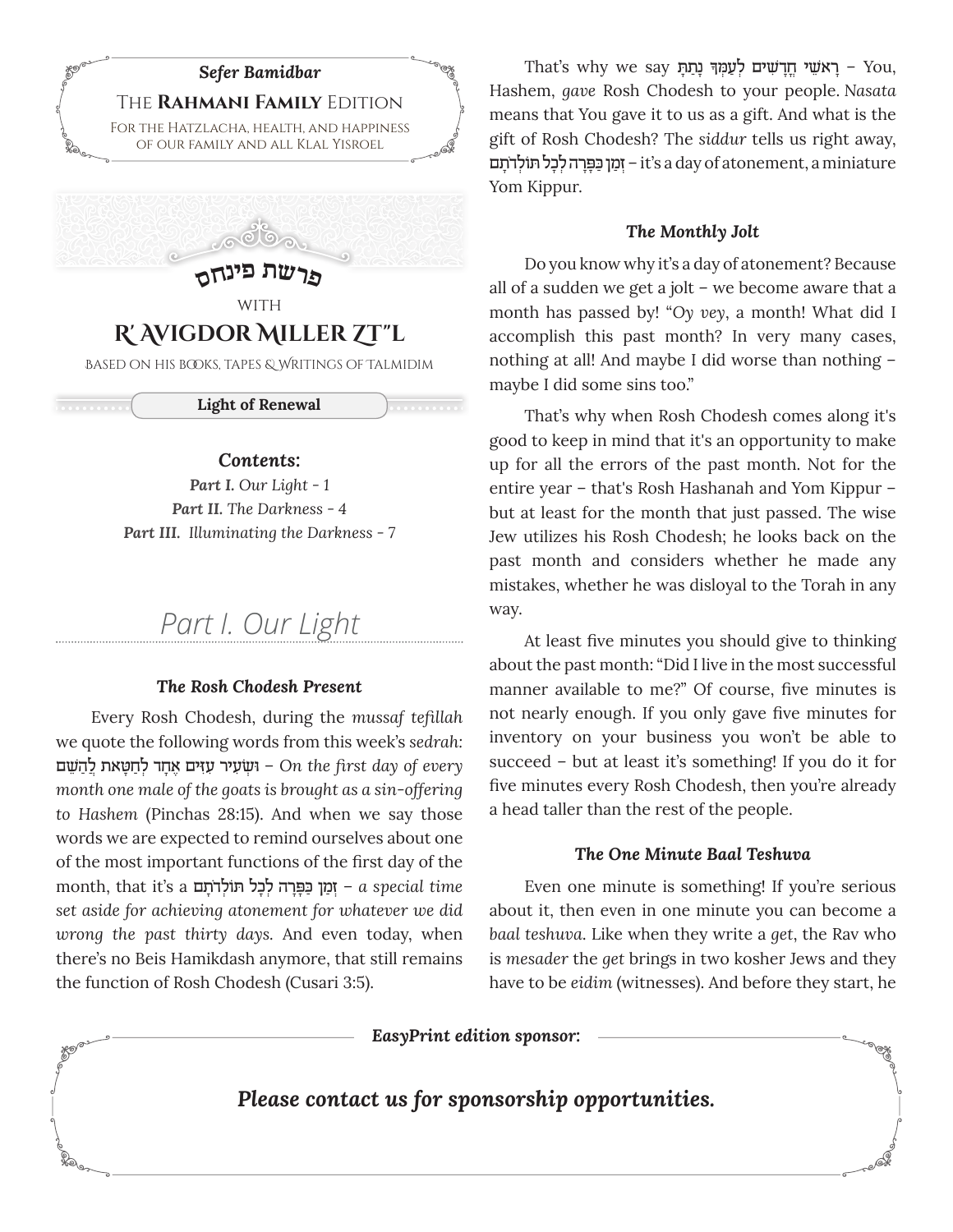tells them, "Be *meharher b'teshuva*." That's what the Rav tells the two *eidim*, "Think about doing *teshuva* for a minute." Now, the *eidim* didn't have *aseres yemei teshuva*. They didn't have Elul. So what's going on here? It's serious business to do *teshuva!* In this one minute before they read and sign the *get*, they'll be able to become *baalei teshuva*?

The answer is yes! Certainly! And the Chofetz Chaim added, he said that they'll do it even for just a couple of dollars. That's how it was, the *eidim* were paid – that's why they're doing it. For a few dollars they'll do *teshuva.* And it's still something! It's such a something that they're kosher *eidim* now! And so you see that in one minute a person can become very great. In five minutes, even greater. Imagine what dedicating one day every month can do for a person's stature in the next world!

#### *Questions and Progress*

Did I make progress in *bein adam lamokom* this past month*?* What happened with my *tefillah*? What about my learning? How did I behave when it came to my obligation to give *tzedakah?* How did I use my Shabbosim this month? Did I spend at least a few minutes at each *seudah* thinking about what Shabbos is trying to teach me? What about Hakodosh Boruch Hu? Did I think about Him enough? That's a question you probably haven't asked yourself – most people forget about that question even when Yom Kippur comes.

Did I accomplish in *bein adam lachaveiro?* Did I wrong my fellow man? Did I make mistakes in dealing with my neighbors? Also, how did I behave to people on the street? How was my behavior between me and the members of my family? How did I speak to my wife or my husband this month? Did I say something I shouldn't have on the first day of the month that just passed? What about the second day? And the third day. Think about the wrong things you said, the wrong way you reacted.

Now, I know you don't do it – that's why it's a good thing you came here tonight. I'm talking to myself too – it's easy to say but it's not too hard to do, only you have to know that this is what Rosh Chodesh is for;

you have to utilize this special day that the *Borei* gave to us.

#### *The People of the Moon*

Now we have to note that *l'amcha nasata* – Hashem gave Rosh Chodesh as a special gift to his nation; it's something unique for us – the world doesn't make any fuss about the moon because they follow the sun in their calculations. We are the ones who follow a lunar calendar and celebrate the renewal of the moon; and we'll see now that the Torah even chooses the moon to be a symbol of the Am Yisroel.

Everybody knows that once a month we go outside and make a special blessing on the renewal of the moon. And when we make that *bracha* we say as  *,moon the to spoke Hashem*¿ – וַל ּ¿לָבָנה ָ ‡ַמר :follows ˘ׁ "ּ ≈חַ˙ ¿˙ƒּ ˘∆ׁ – *and He commanded that it should renew crown a ,symbol a be to* – ֲע∆ט∆ר ּƒ¿ ˙ ˙פ∆‡∆ר˙ ַלֲע ּמו≈סי ָב∆טן *,itself of glory for those who have been carried from the belly.*  "Carried from the belly" is the Am Yisroel, like Yeshaya  $(46:3)$  describes us, הַעֲמָסִים מִנִּי בֵטֵן – the nation that has been borne by Hakodosh Boruch Hu since its inception.

It means that the moon was created for us, as a sign of our function in this world. That's why when Hakodosh Boruch Hu was about to create the moon, He said it should be לֹאתֹת וּלְמוֹעֲדִים ... לְהָאִיר עַל הָאָרֵץ – it should be for signs, and for appointed times … and to give light (Bereishis 1:14-15). It says there as clear as could be – the moon is an *os,* a symbol of something.

#### *The Calendar in the Sky*

Now, that the moon is for "appointed times," that it's a calendar for us, that we understand. Dovid HaMelech points that out: **עֲשֶׂה יֵרֵח לְמוֹעֲדִים** - He made *the moon for our festivals* (Tehillim 104:19). It means that Hashem hung a Jewish calendar in the sky just for the Jewish people. Imagine that you would see a great calendar suspended in space; a Jewish calendar! And its pages are inscribed with stars instead of letters and it's telling you when Pesach will fall out, when Shavuos and Sukkos will fall out. That's exactly what it is! The moon tells us when *rosh chodesh* is and from that we know all the *moadim*, all the holidays.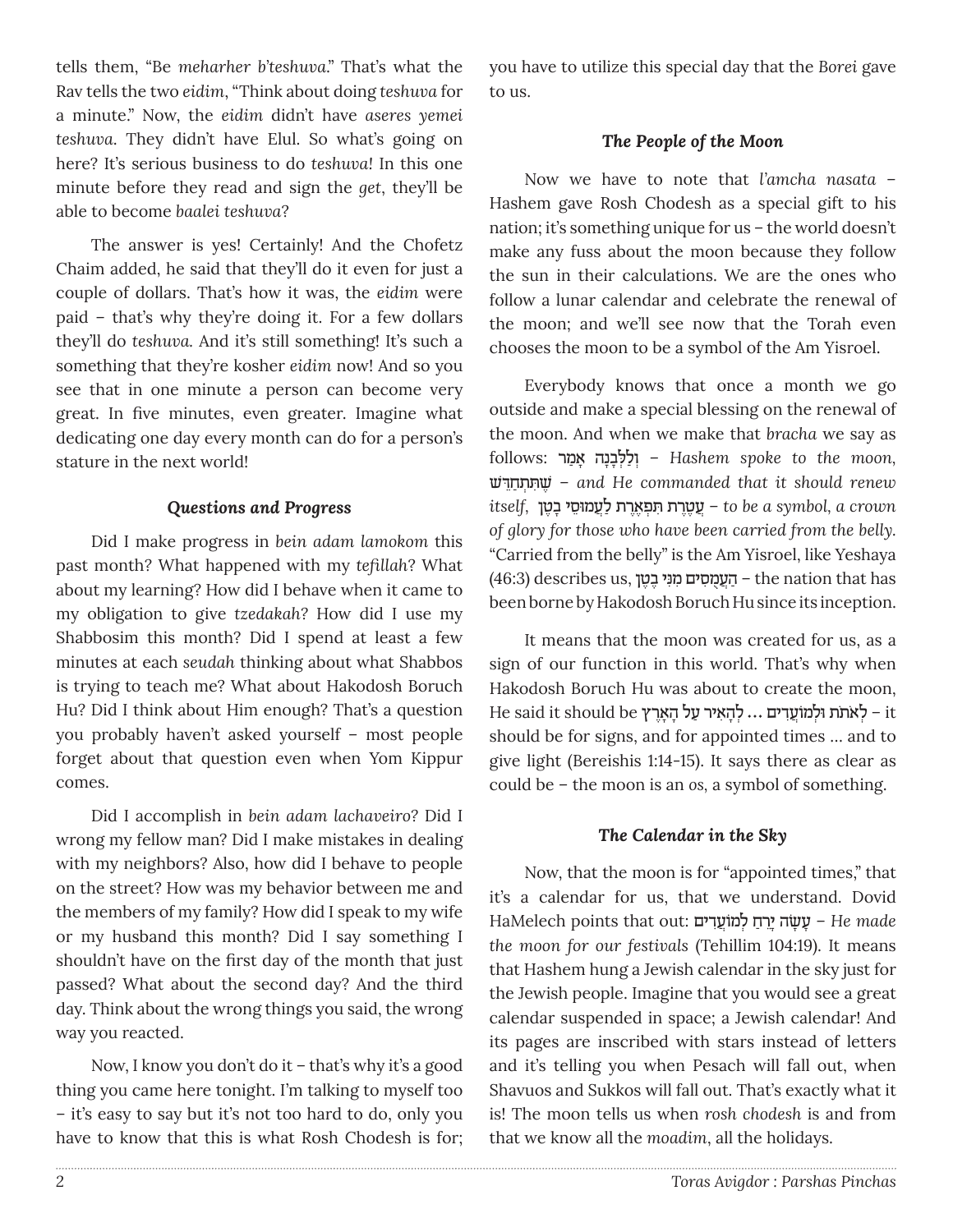And so if a Yisroel, a Jew, let's say in Soviet Russia doesn't have a calendar but he knows a little of calculations, so more or less he can understand when the *moadim* are approaching. He looks up in the sky and he sees a calendar that was created for him. That's what it means that the moon is *lemoadim.*

## *The Nightlight in the Sky*

And *lehair*, to give light, that too is simple. We understand that the moon is a nightlight for us. It's a bedroom lamp that Hakodosh Boruch Hu hung for us in the sky. That's why it's smaller than the sun. Naturally a bedroom lamp has to be small.

When you go to somebody's home to sleep and he wants to give you a nightlight he won't give you a huge lamp that illuminates the room like the sunshine. You want a quiet little light, enough that in case you want to sleep with the light on you could. It's not too strong that it should keep us awake but it's just big enough to help us out if we have to go out on the street. If your wife or the children want to sleep comfortably they can – the moonlight won't disturb them – but you still have enough light to go to the *beis hamedrash.* That's *lehair*; the moon is a lightbulb for us.

#### *The Lessons in the Sky*

But you'll note that the purpose of being a calendar and illuminating the earth are written after *le'osos*. The first one, the most important purpose, is *le'osos* – *it's going to be a sign.* It means that among all of the benefits we get from the moon, the greatest is that it's supposed to be used as a sign, a symbol – it represents ideas that we're expected to study.

Now don't be surprised at this; be patient with me and get used to hearing this fundamental principle of the Torah – the Am Yisroel is the purpose of creation and that means that even something as natural and scientific as the moon was actually hung in the sky to teach the Am Yisroel lessons for life.

Now, the most evident lesson is the one we mention every month at *kiddush levanah*. We look up at the moon that is renewing itself now – it's the beginning of the month and the moon is visible again

– and we have to know that Hakodosh Boruch Hu is telling us something.

## *The Chief Function*

Did you ever wonder about that? Why did Hakodosh Boruch Hu make such a thing, a luminary that waxes and wanes? After all, if the moon is meant to be just a nightlight, so a night lamp you need the whole month. Why does it wax and wane?

So right away you'll tell me that it's the motions of our calendar. It's true but that's not all. Maybe you'll say that the phases of the moon control many things – the moon has very many beneficial effects on this earth. Do you know that the moon controls the tides? And it plays a role in many other functions of the earth that are very important for us.

But that's not the most important function of the waxing and waning of the moon. Listen to this *chiddush –* it's in the blessing we say when we stand outside and look up at the moon. ˘ׁ "ּ ≈חַ˙ ¿˙ƒּ ˘ ∆ׁ מרַ ‡ָ נהָבָל¿ּ לַו – ¿*Hashem told so* - ֲע∆ט∆ר ּƒ¿ ˙ ˙פ∆‡∆ר˙ ַלֲע ּמו≈סי ָב∆טן *,itself renew to moon the that it should be a crown of glory for the Am Yisroel,* הן∆ ˘≈ׁ הּ˙ ָמוֹ כּ˘ ¿ׁ" ּ≈ חַ ¿˙הƒ ל ¿ין"ƒי˙ƒ עֲ – *a sign, an os, that they too will someday be renewed exactly like the moon renews itself.*  We may become smaller and sometimes it seems that we're invisible in the world, that we're not noticed. But we are destined to come out in our full glory. וּלְפָאֵר יֹוֹצָרָם עַל שֵׁם כִּבוֹד מַלְכוּתוֹ − One day we're going to glorify the Creator because of the splendor of His kingdom.

#### *All For Us*

*That's* the purpose of the moon; it's an *os*, a testimony. And that's part of the Rosh Chodesh lessons, to take note of its reappearance as a symbol that our nation which is now dispersed among the nations without a country of our own will someday come back together. Even though we are all in *golus* someday we will all come back together and we will shine again like the moon when it reappears in the beginning of the month. It's an *os* that we will also reappear in history and we will illuminate the world.

Yes, that big phenomenon of the moon was put into space to serve as a symbol for the history of the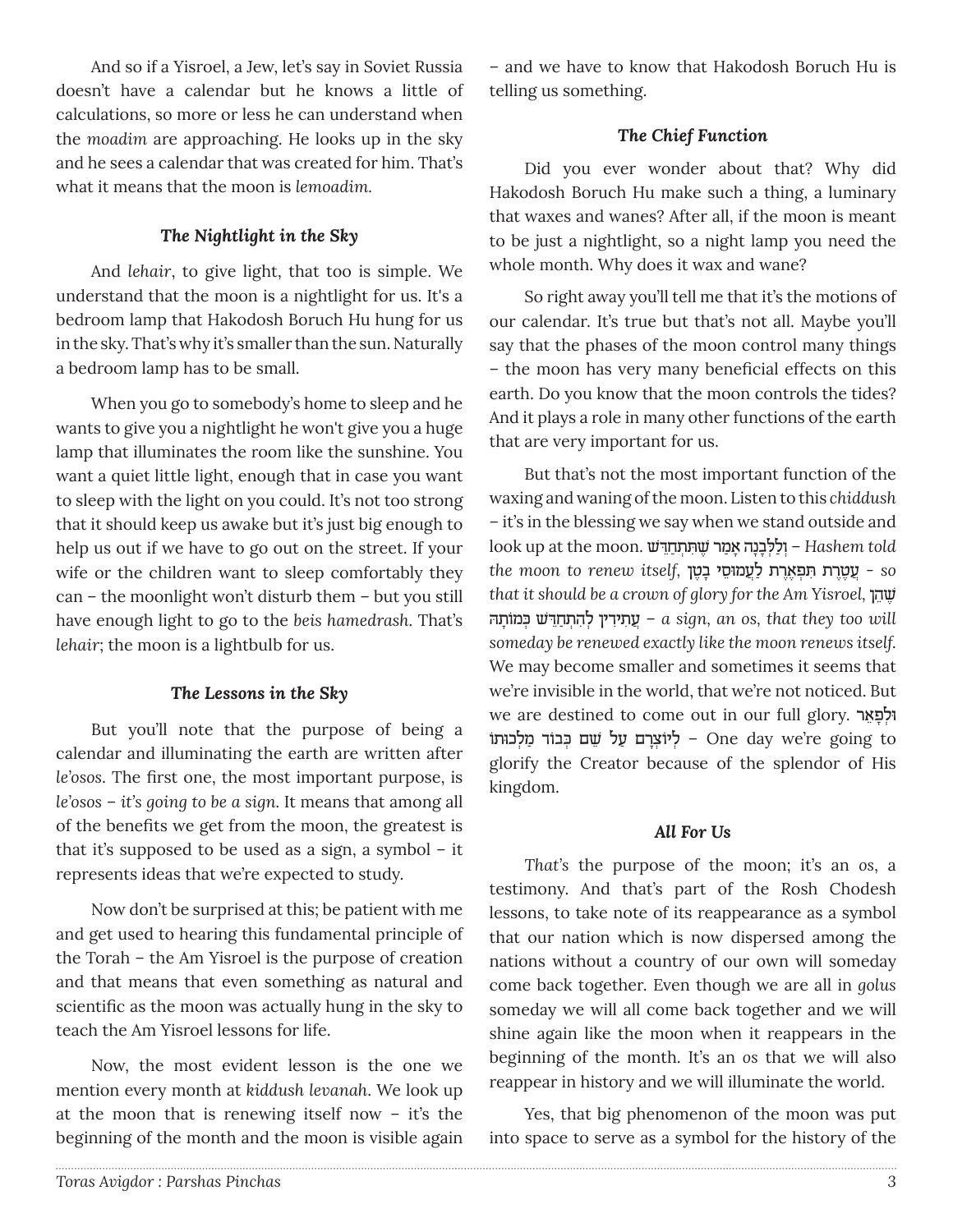Am Yisroel! Now I know that this seems exaggerated to our modern day ears; but that's why you come here. In this place we de-Americanize our minds! Absolutely it's all due to a plan – and it's a plan that centers around the Am Yisroel.

And that's why Rosh Chodesh is such an important part of our lives. Because we can only achieve the future glory that is set aside for us if we make use of the analogy between the Am Yisroel and the moon. That's what Rosh Chodesh is intended to be – a day dedicated to *hischadshus,* to renewing ourselves for *avodas Hashem* by means of studying the moon the way Hakodosh Boruch Hu intended. That's the most appropriate way of making the day a *zman kaparah lechol toldosam.*

# *Part II. The Darkness*

## *World of Darkness*

Now we should follow this analogy and study it a little further. Because if the Am Yisroel is symbolized by the moon, we have to ask ourselves, why was the nighttime chosen for its appearance? The moon that symbolizes the Am Yisroel is *l'memsheles halaylah*, it rules at night, and if the domain of moon is in darkness we have to study that.

And now we come to one of the great secrets of creation – it's a secret that helps us better understand the function of Rosh Chodesh as a day of *teshuva* and renewal in our *avodas Hashem.*

We'll begin with a gemara in Bava Metzia (83b); our sages bring a *possuk* from Tehillim (104:20), יִתְּשֶׁת ¿ ƒו ƒיהי ָל¿יָלה ך∆˘ׁ חֹ – *You, Hashem, made the darkness and it became night,* and they tell us that it's not talking only about the darkness that comes every evening – it's talking about this world in general: *Zeh olam hazeh hadomeh l'laylah* – this world is a night which means that it's a place where we do not see. We live in a world in which the truth is concealed.

## *Designed Darkness*

It's very important to get that into our heads. When you walk outside in the afternoon, in broad daylight, you have to realize that it's midnight; it's pitch dark and you're not seeing anything. It means that from one end of the world to the other, *Olam Hazeh* is a place of falsehood. And unless you make the effort to be a light in the darkness, to see things as they really are, you'll remain lost all your life.

Now we should pay attention to this *possuk* because it says *tashes* – You *made* the darkness. It doesn't say it *became* dark, that it happened by accident. That's a fundamental understanding of this world: You, Hashem, You're the Creator of everything, and You intentionally made the darkness of *Olam Hazeh.* It's not an accident – it's Your plan from the beginning, to make this a world where the truth is buried under a huge mountain of falsehood.

#### *Darkness of Dharma*

That's easy to see immediately because the majority of the world are either Christians, Mohammedans or Hindus, the Far Eastern religions. Now, the Far Eastern religions, all of them are idol worshipers. If you study them a little bit – not the way they're presented by fakers who come to America to get money and glory – but when you go back to their origin you'll see that it's nothing but idol worship. And a lot of wickedness too; all the attendant evils of idolatry.

The truth is that up until recently this *dharma,*  this "way of life" included burning the widow of a husband who had just died. That's part of their religion – in order that the widows should go to the next world with her husband they would burn her alive. There was one king who died and they burned 2,000 of his widows alive.

And it didn't stop because they reformed it. No! What happened? The Mohammedans came with scimitars, with their swords – the Mohammedans know no *chochmas* – and they started chopping off heads. And then the British came too with their bullets and that's how it stopped. Otherwise it would still continue today because idolatry is wickedness incarnate. That's the Far East; it's only a sample but it tells you all you need to know about the cloud of darkness that covers a large part of the world.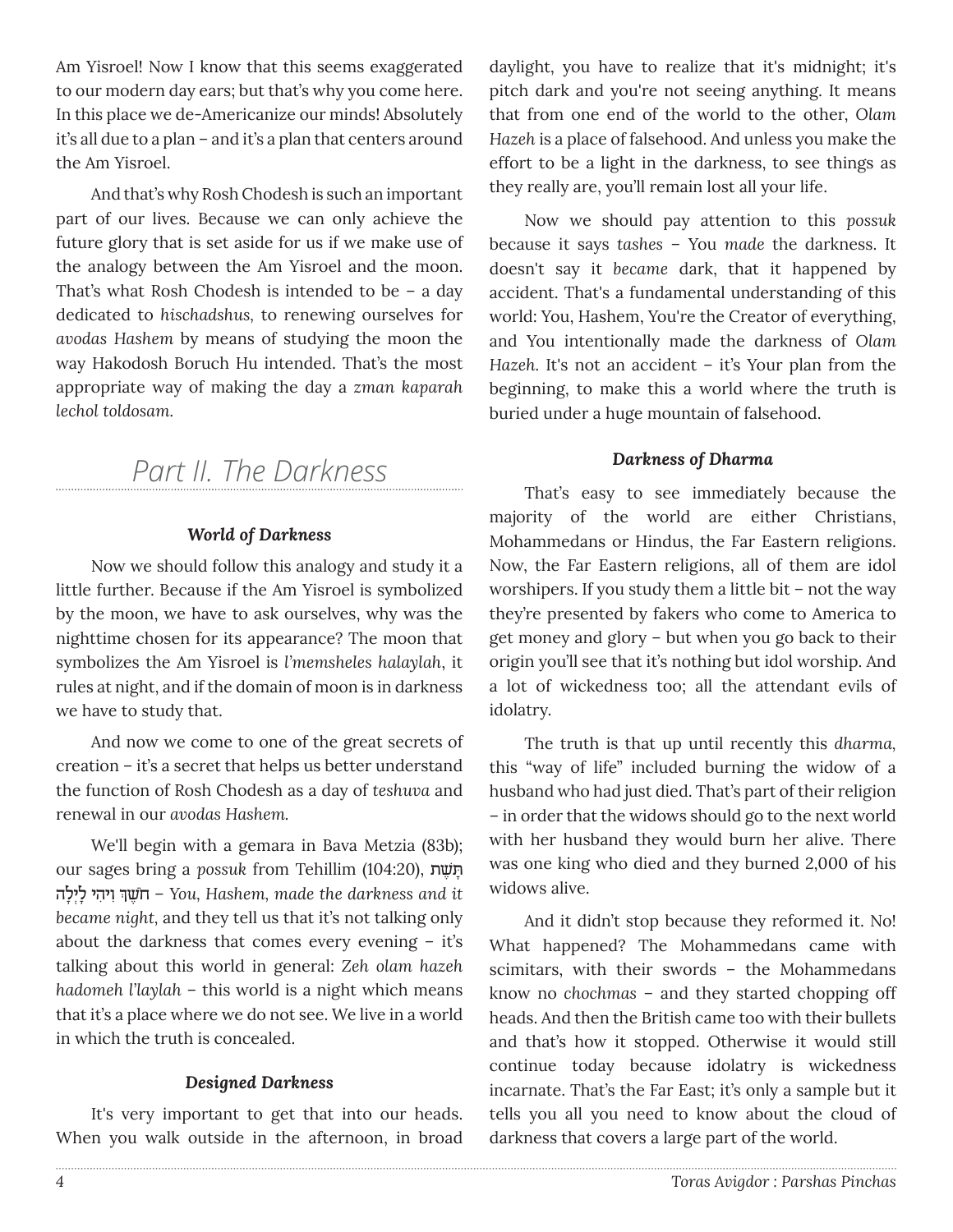## *The Tremendous Lie*

But it's not only out there in the Far East. Because when you come to Western Civilization you see that the developed world in large part believes in a fairy tale. The plain truth is that Christianity is a fable – the whole thing is a manufactured story; all lies from beginning to the end. The New Testament is nothing but one huge web of lies.

When you see great cathedrals, you have to know that they're monuments to a tremendous lie! Big churches, with large congregations, all dedicated to *sheker.* Now of course American Jews need a lot of retraining to understand that. They want to say, "Well, we don't believe in him but we're not going to be so extreme like that and say such things." Oh no! In this place we say the truth and the truth is that תְּשֶׁת להָי¿לָ יהיƒ וƒ – Hashem blanketed the whole world with this lie. That's exactly what it is, only that I'm understating it.

#### *A Wicked Fraudster*

And then you go into the realm of Islam; dense darkness again! Here you have a big liar who claims he was standing on the mountain of the Beis Hamikdosh with a horse and his horse took off through the clouds, and hundreds of millions of people all over the world have fallen for it hook, line and sinker.

Mohammed constantly preached that every word in the Koran was revealed to him by Allah. "Every word!" he said. This fraud who said, "How wicked is the person who claims that the Almighty spoke to him if He didn't speak to him," he claimed that to him Allah revealed every word in the Koran!

Now, if you look in the Koran, you see what a liar he is, what an ignoramus he was. But you have to know there are two billion people – billion! – who follow the Koran. So therefore when we say that this world is a place of darkness, it's not difficult to understand.

#### *Darkness of Evolution*

We can go further. Today it's easier to see that it's a dark world because the whole world is filled with universities teaching evolution. The theory of evolution is the darkest of all theories and it covers

the world. On all sides, there's a loud din as if it was a *davar poshut,* an accepted fact! It's considered the standard teaching of science today everywhere!

And the truth is that it's as silly as can be. It's so ridiculous that people should be bulldozed by the fairy tail that reptiles became birds. "It was an accident," they say. "Reptiles came out of the water and became land reptiles. Then they saw that they were being pursued by enemies and needed a place of refuge and so they looked at the trees and thought, 'How good it would be if I could fly up into the tree,' and so they started flipping their flippers or their scales and after millions of years of attempts, it finally turned into feathers."

#### *Where Are the Evolvers?*

Anybody who could think even a little bit should ask: During these millions of years – before they grew feathers; they couldn't fly yet – how did they survive? Or, "Why isn't it happening today? Why did it happen only millions of years ago?" If you walk into the university and grab the professor by his long hair and say, "Where is there a case of one reptile, just one little poor reptile, maybe somewhere in Africa, whose scales are turning into feathers? If it happens by accident, why isn't it happening now?!" It's such an open question!

So he tells you, "Oh, it takes millions of years for that transition. It doesn't happen all of a sudden."

So alright, millions of years. But millions of years weren't only millions of years ago. We're in the middle of millions of years right now, so let's see where it's happening right now, at least a little bit. Let's see a reptile who's half feathers and half scales. At least a tenth feathers and nine tenths scales.

#### *Halls of Filth*

That's why the colleges today – today more than ever before – are the filthiest. Much filthier than the New Testament and the Koran. If you walk into a university; when you walk out you have to air your garments, by the way. When you pass by Brooklyn College, sometimes you might have to walk by, it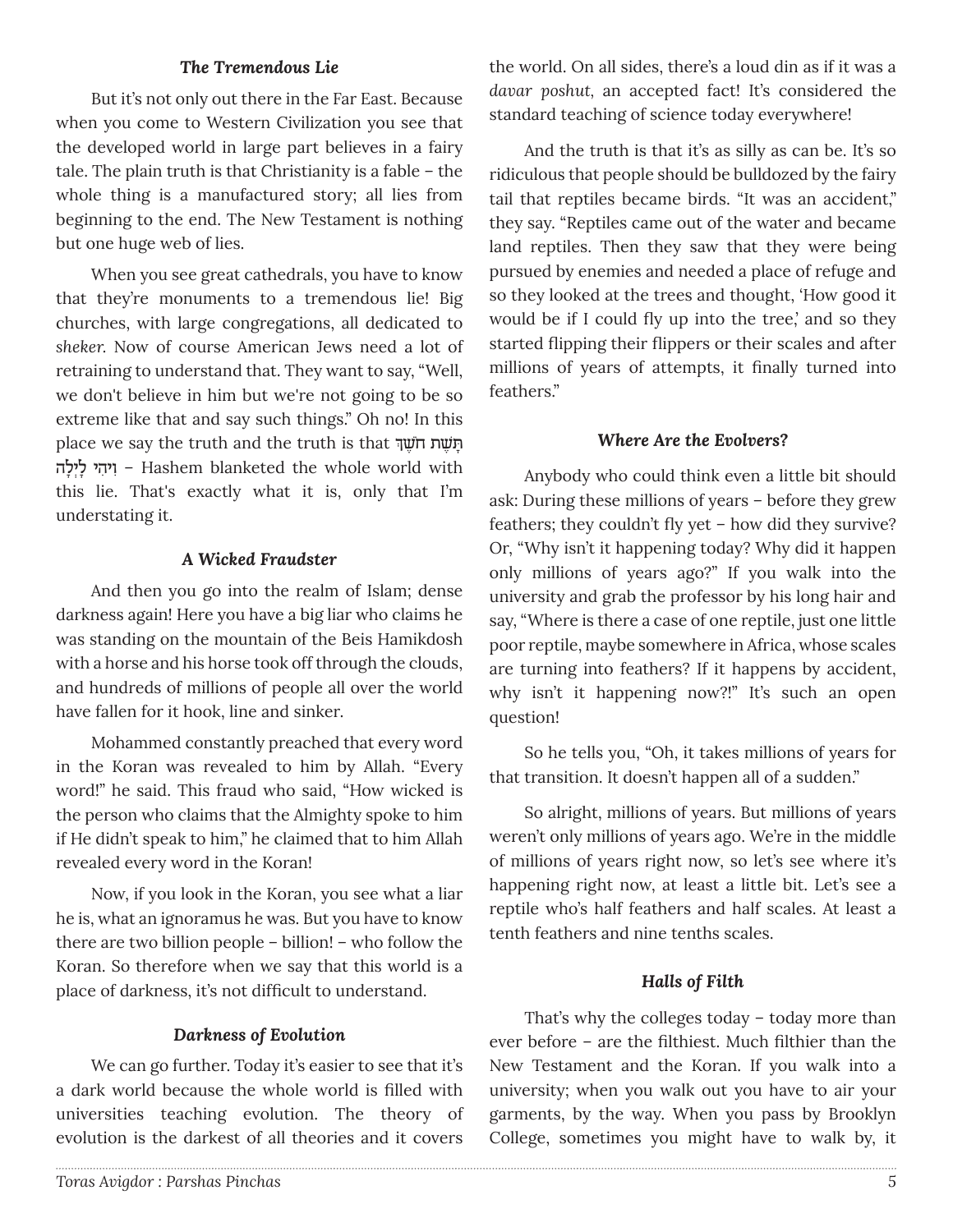smells to high heavens – you have to hold your nose as you pass by.

You can imagine as if the halls are piled high with horse manure up to the ceiling. And it's fresh and steaming and the professors are wading through it, and they're up to their hips in it. Not only that, they are washing their faces with it, and they're stuffing it down the mouths of the boys and girls.

Not only because of the darkness of evolution that fills its lecture halls. Here is a dean of the black studies. A new subject, black studies! Soul music! Other important subjects that the world needs very much. And not only are worthless subjects being taught but there's great wickedness too – the worst subjects, *chayvei kares,* are taught and raised up on a pedestal.

#### *Lowlife Heroes*

Karl Marx is *lehavdil* the Moshe Rabbeinu of the university world today. He gave them the Torah of Communism. And Karl Marx was a rotten character, a very wicked character. He was a man who went around wheedling money from people, not paying back. If you didn't want to lend him any more money, he used to curse you. He brought an illegitimate child into the world and he refused to admit it. He was a man who looked to make trouble everywhere, an unpleasant fellow from every aspect. And here in this world, in the darkness of the world, Karl Marx is a respected name.

And today when you leave the university campus and you walk on the street, you're also bathing in a great pool of blackness and falsehood. How could it be that a criminal, a lowlife, becomes a hero? Here's a man who came into a bank and he shot down the bank guards, fathers of little children. He shot them in cold blood!

The police rushed in and tried to save the situation so they put a bullet through this fellow. What happens? This piece of filth, the hold-up man, is given a royal funeral the next day. All the sob sisters in New York City, in Manhattan, come and shed tears for him. The poor man, a victim of circumstance. Slum conditions, under- privileged class. Thousands of people come

and they have a flower-bedecked car bearing his remains, and they're walking and shedding tears. You know that those tears are dynamite to destroy society? Such tears are tears that will cause billions of others tears to come, justified tears!

If a crook is gunned down, there shouldn't be tears. On the contrary, it says *ba'avod reshaim rinah –*  when the wicked go lost there should be singing. When people read in the newspapers that he was gunned down, they should say "good for him!". They should be happy and say, "*Lechaim! Kein yovdu kol oyvecha Hashem;* such should be the *sof* of all of them.

But the world just sits like dumb oxen by the radio with their mouths open and listen as the propaganda pours into their heads. They accept all the lies and all the darkness and all the falsehood that paid performers are pouring in on the airways and their minds are becoming corrupted and stultified and stuffed with garbage more and more.

#### *The Best People*

And of course, I can't leave this subject without mentioning the greatest darkness of all, the misconception which the world has formed of the Jewish people. You know, even if you're not a great patriot of the Am Yisroel, but you're a fair spectator, you'll see that they're generally a decent people. Everyone knows more or less that Jews don't commit violence. Observant Jews are not hooligans. We don't attack people. We're not housebreakers. We don't mug anyone. We're not murderers. Observant Jews, in general, are safe people. When you walk on the Jewish street at night, it's the safest place to be.

Even on Purim when Jews stagger out of the *shtibel*, nobody's afraid. If you walk by a café when *goyim* stagger out, then you have to make a detour, no question about it. But drunken Jews are safe! The only danger is they might kiss you.

And the truth is that this is not a fair evaluation of the Jewish people. It doesn't even begin to show any appreciation for them – it's the most superficial way of looking at them. They're actually infinitely better than that.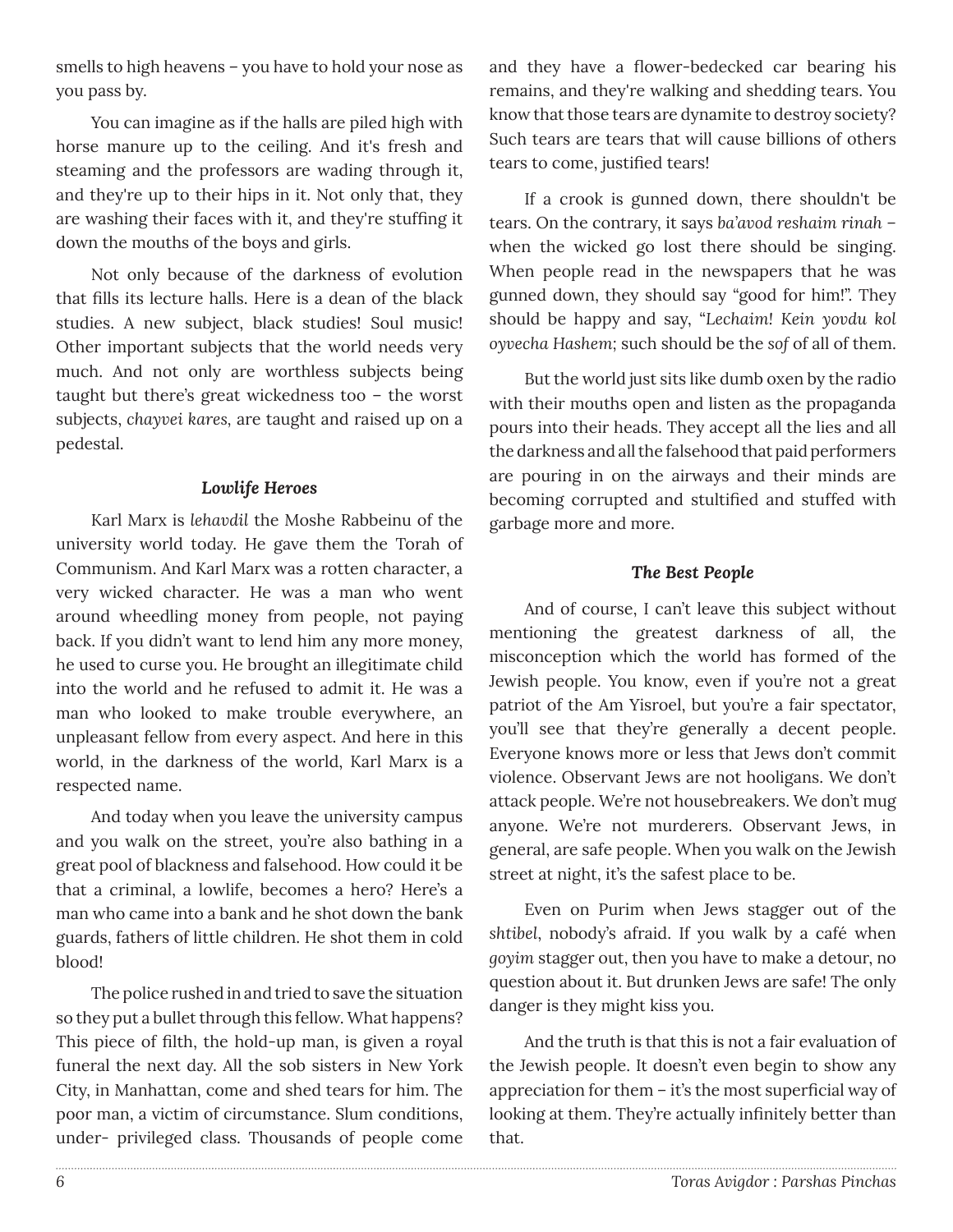And yet, there's no people in the world that have been described in such terrible terms as the Jewish people. It's a fact! We are the most vilified nation of all – vilified means we're made into villains. The best are considered the worst! Which means that the people are walking in a dense darkness – they're not aware that it's nothing but a tremendous falsehood; one big lie from the beginning to the end.

#### *The Little Moon*

And we're learning now that it was all planned this way from the beginning. Tashes choshech – He made all of this darkness. And He made it because of us! We're here in this world to be tested and see how much we are going to try and discover the truth. That's the function of the Jew; to live in a world of darkness and remain the little moon that shines in the night.

That's why the moon symbolizes the Jewish nation — because we have to be the light in the darkness. And that's why on every Rosh Chodesh we stop to make an accounting – the moon that is being renewed now and begins to shine now once again reminds us to make a *cheshbon* with ourselves about how this darkness is affecting our lives and whether we're succeeding in our mission of seeing through the *Olam Hazeh hadomeh li'laylah.*

> *Part III. Illuminating the Darkness*

#### *The Great Darkness*

Now, the Am Yisroel is symbolized by the moon in the night not only because of the light they are expected to shine into the darkness of the outside world. It's true, that's a very important function of our lives but there's another darkness that is much worse — more than the darkness of the scientists and the false religions, more than the darkness of the universities and the street — the darkness that's most difficult to see through, the truth that's most difficult to search out and discover is *the truth about one's self.*

That's the most difficult of all – the greatest of all dangers is the danger of being deceived about oneself, of not recognizing who we really are. There are good people who are doing wicked things all the time and don't realize it! And that's because when it comes to oneself, not only is it dark but you're totally blind.

יִהַשּׁחַר יִעַיֵּר עֵינֵי (16:19 Devarim הַשּׁחַר יִעַיִּר עֵינֵי מיםƒ כָחֲ *– bribes blind the eyes of even wise men.* It means that there's no such as taking a bribe and remaining impartial. Impossible! And what's the biggest bribe in the world? The biggest bribery in the world is love of one's self. Everybody loves themselves more than anything else and that means we are all as blind as can be – when it comes to seeing one's own faults everybody is totally blind. We imagine that we are always right no matter what. You *know* you're a good fellow and all the arguments that can be imagined to defend yourself are always at your fingertips.

Even when you kick yourself, when you bang your head against the wall and you say, "I was wrong! Why did I do it?!", so while you're banging your head against the wall, you're thinking, "What a nice fellow I am that I'm doing this."

#### *Breaking the Darkness*

You know how you know you're a good fellow? Because your mother knocked it into your head. We've deceive ourselves just because when we were very little our mothers did a good job on us, letting us know how good we were.

Here's a little boy sitting in his high chair; this little monarch is sitting on his throne and his mother is on her knees in front of him. She kisses him! She showers him with open signs of love, "Oh my darling!" she said and she kissed the little boy on one cheek and then on the other cheek, and then on another cheek and another one. There are only two cheeks but she went back and forth back and forth until finally he got the idea, "there must be something good about me". He sees his mother is going crazy over him and he falls in love with himself. If others fall in love with him, he *surely* does.

That's why when a mother from time to time can disillusion her little hero by giving him a little slap,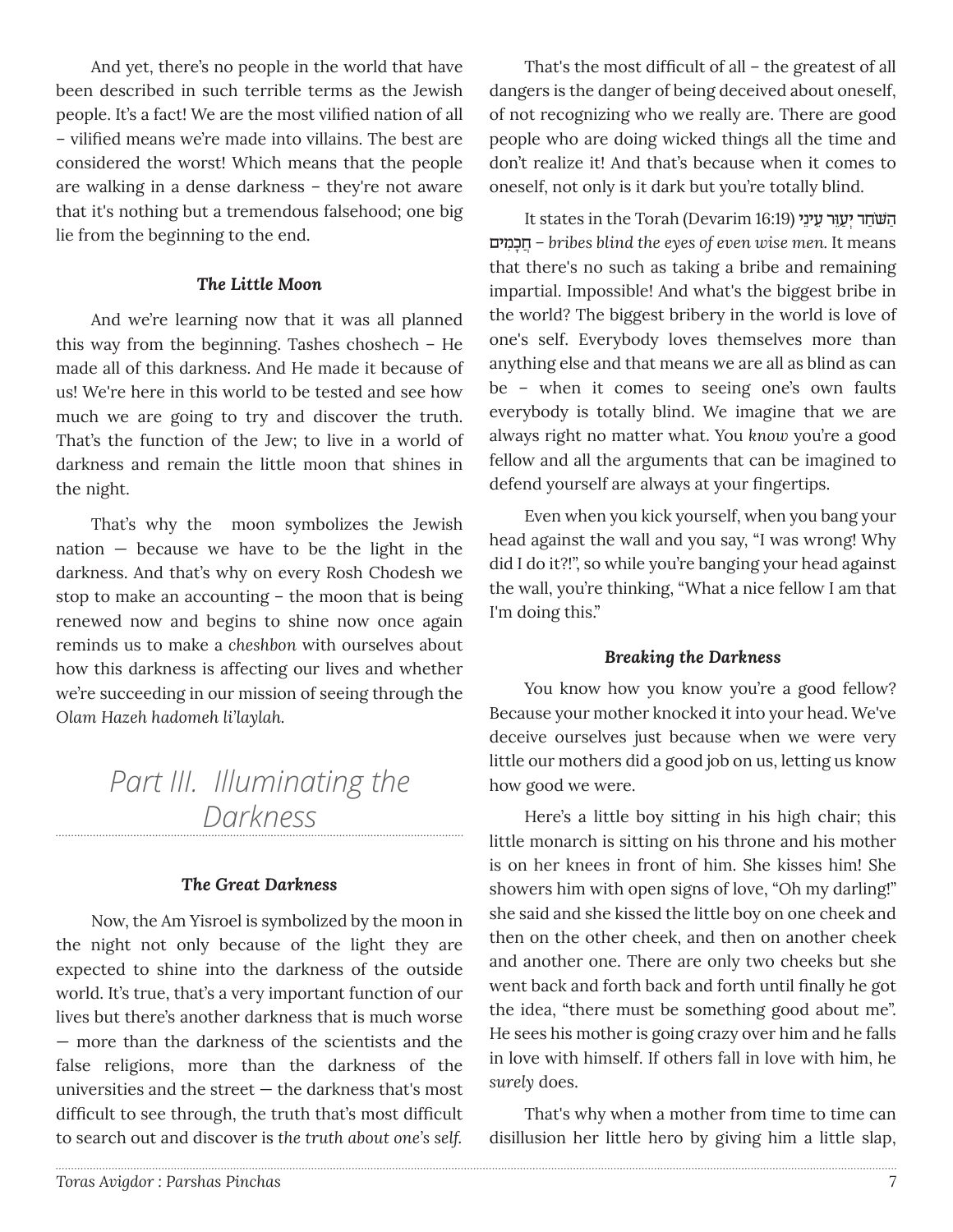that's also good. Whoooo! That's a shock to him, a trauma. He sees it's not all exactly like he thought. Little cracks of light suddenly appear in that dense darkness. That's why a slap is a wonderful thing from time to time. Little girls too. A slap for little girls is wonderful. Otherwise, they grow up with an impenetrable curtain of darkness all around them.

## *Window Dressing*

That's why when they get married, these boys and these girls, they're never wrong. When you listen to couples arguing, nobody is wrong. Sometimes as part of their nobility they learn how to say, "I'm not saying I'm all right; I know there are two sides to every question." But that's only window dressing. Actually what she's really saying is, he's no good, or he's saying she's no good. "I'm the one who is perfect," that's what he's saying.

Now, he wouldn't say that in these words. People are too cultured, too sensible to say that, but whatever they say, that's what they mean; that's the *pshat* of everything you hear. When people are talking, they're talking about how good they are. "I'm not like that." "I don't do things like that." "I hate crookedness." "I hate dishonesty," says the man who is actually in this moment stealing from his boss. While he's talking to you, on his office telephone, he's stealing from his boss.

#### *Remembering the Great Crook*

All the crooks love themselves. Everybody remembers our hero Al Capone of unblessed memory. The young generation doesn't remember him, but Al Capone was one of the great underworld heroes – he murdered a lot of people and he ordered a lot of people murdered. And when they finally caught up with him – in those days they used to catch up with criminals eventually – so when Al Capone finally ended up in prison, a reporter came to interview him.

It's America, you have freedom of speech, so Al Capone said, "I don't know what they want of me. I was giving people a good time." That's what he said when he was gunning down opponents in his gambling dens. In his great and moral quest to supply the public with gambling places and innocent fun, people got in his way. "It's not my fault," he said. "Why are these fellows getting in my way? What else could I do? Naturally I had to gun them down; it's common sense. I don't want to kill anybody but who told them to horn in on me?!" They already had the places before he moved in but he called that horning in on him. And he said it sincerely. He was very hurt that they did that to him.

You remember Dillinger? John Dillinger was a dangerous criminal who killed policemen. In those days it was still a crime to shoot police. What happened finally? The police closed in on him and they were shooting it out. The police were shooting and he was shooting back. And as he lay in his blood dying, somebody heard his last words. "What do you want of me?!" he said. He didn't understand. He was trying to make a living. Only the policeman got in his way.

## *There Is Accountability*

But we're not concerned about Dillinger and Capone. I'm talking now about the Orthodox, the very Orthodox. Many people think they're *tzaddikim gedolim*, that they're perfectly righteous, but they're sinning constantly. Now, people who are not righteous will be glad to hear this; they love to hear that the righteous people are sinners. They knew it all along! But they have to know that they are a thousand times worse. And everyone is going to be held accountable!

Pay attention to this *possuk*. In Mishlei (21:2) it ¿ ƒ‡ י ׁ˘ ָי ָׁ˘ר ¿ּב≈ע ָיניו :states רך "∆ּ∆ כלָּ – *The path of a every man is right in his eyes; every man thinks that his path is right,* ם≈˘ּׁ הַ˙ וֹבּ לƒ כן˙≈ֹ ו – ¿*but Hakodosh Boruch Hu is the one who measures a man's heart.* Shlomo HaMelech is telling us that you may think that you're right, but you must know that you're going to be held accountable to Hashem who knows the truth about you.

## *The Basement of Consciousness*

Now the question arises, if you really think you're right, that you're innocent — *yashar bi'einav* means that you genuinely believe that you're innocent – so why should you be blamed? If I'm convinced that I am right, then why should I be held accountable?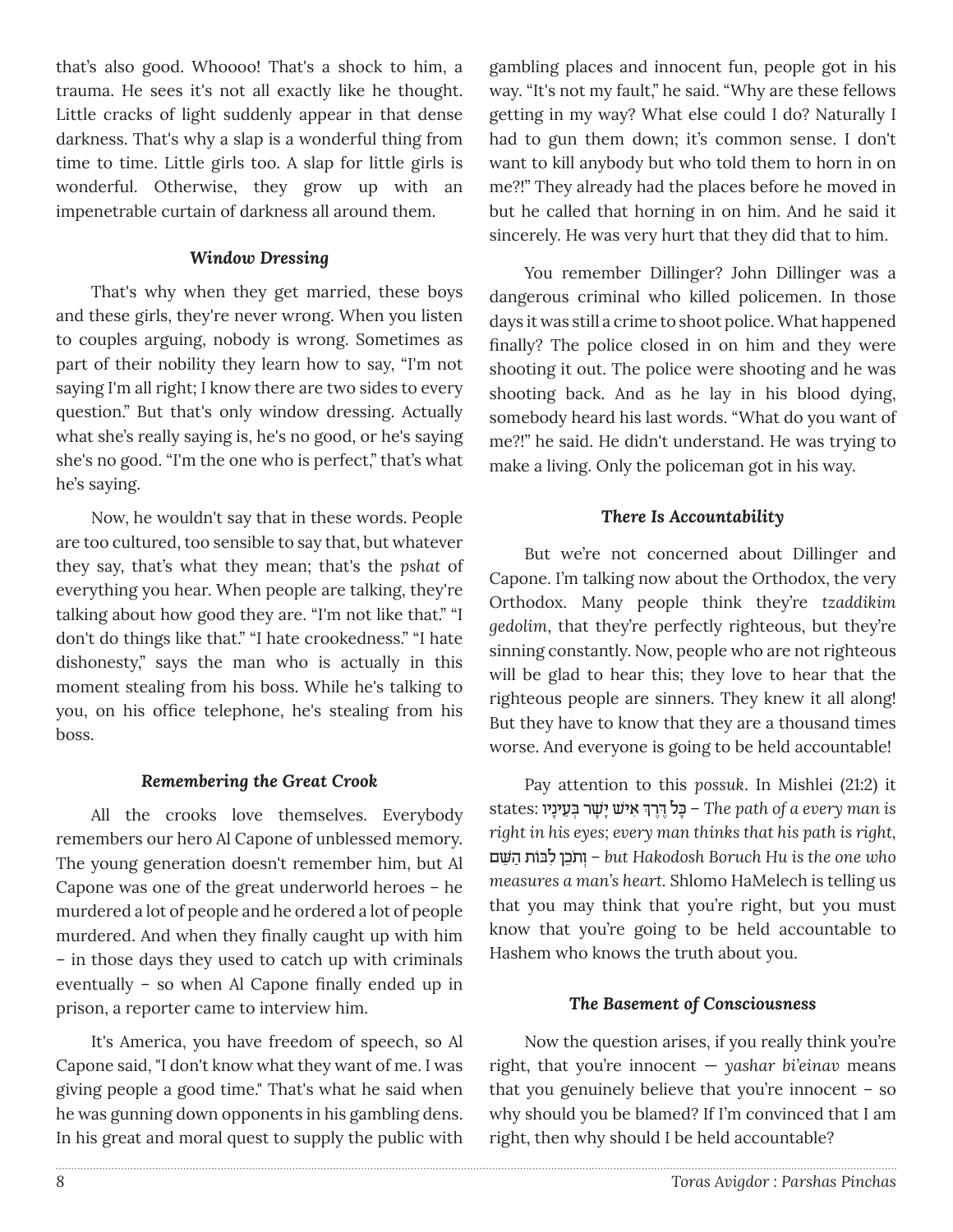And the answer is there are levels of consciousness, levels of awareness. Here's a man, let's say, who has a store and in the store he's doing a legitimate business. But underneath in the basement he's renting it out to people who are selling dope to children. But he never looks to see what's doing; he keeps his eyes closed to what's going on and he imagines that he's a free bird, that it's not his problem.

So when the police come into his store and he's standing behind the counter, he says, "What do you want from me? I'm running a legal business."

So they say, "No, no. We want to go down in the basement and see what you're doing there."

Oh, now he's in trouble. Once the police open up the basement door he's finished.

That's our story. Hakodosh Boruch Hu says, "You're running a legal business in your conscious mind but you're deceiving yourself. Because if you would take the trouble to descend one level below your consciousness, you'll be amazed to see what I see in you – you're living a life of falsehood. And you are *knowingly* deceiving yourself because if you really wanted to know the truth, you would discover what your real attitudes are."

#### *Darkness Is a Gift*

It means you have to spend time thinking about yourself, looking into the basement of your mind – and there's a lot there to clear out. Some people have so much in their basement that they even have a lot of things on the first floor. And so everyone has their work cut out for themselves. You'll never be able to see through the darkness in your basement unless you go down the steps and turn on the light.

Now, don't be upset when you hear such things. Don't become dejected and give up hope. Because to live in a world of darkness, that itself is the greatest gift! Absolutely! Because that's our success in this world – to see through the darkness of this world and to prepare ourselves for our permanent station in the world to come.

That's why among Jews, we have the practice of beginning the day with the night before. That's the evening *it* was *evening* – *it* was evening לְיִהֵי עֲרֹב וַיְהִי בֹּקָר *and it was morning.* 

*Lehavdil* the *goyim* begin the day in the morning. That's their new day. Tell your gentile boss that on Saturdays you can't come to work, so he says, "Alright, so come Friday nights."

So you tell him, "No, our Saturday starts sundown Friday."

He doesn't understand that! The night comes before the day?! He thinks you're just trying to get out of doing your work!

But we understand that it represents something. Our days begin at night because it symbolizes our program for life, the reason why we came to this ¿ ƒו ƒיהי ָל¿יָלה .world ך∆˘ׁ חֹ∆˘˙ ׁ˙ ָּ means that Hakodosh Boruch Hu made this world a place of darkness because it's only by means of first making our way successfully through the darkness of this world that we come to the light of the next world. Like the *possuk* says, וכִאוֹר ˘ׁ מ ˘∆ָׁ רחַז¿יƒ ר∆˜בֹ ּ – *the sun will shine like the light of morning.* And our sages say (Pesachim 2a) that it's talking about the World To Come — the night is *Olam Hazeh* and the morning is *Olam Habo*. And therefore by us, every day starts with us with the preceding night in order to impress upon us this fundamental truth.

#### *Preparing For the Next World*

Isn't it a pity we don't know that? The night before day and the moon that shines at night is meant to impress upon us our function in this world. Every night when the clouds of darkness begin to appear over the horizon we are reminded that you can't get to the next world unless you first pass through the darkness of this world.

We live in the midst of the darkness of this world in order to get ready for the morning when *Olam Habah* will begin to shine. That's when the real sun will rise, a sun that will open our eyes. Then we'll see everything. But right now, we don't see anything